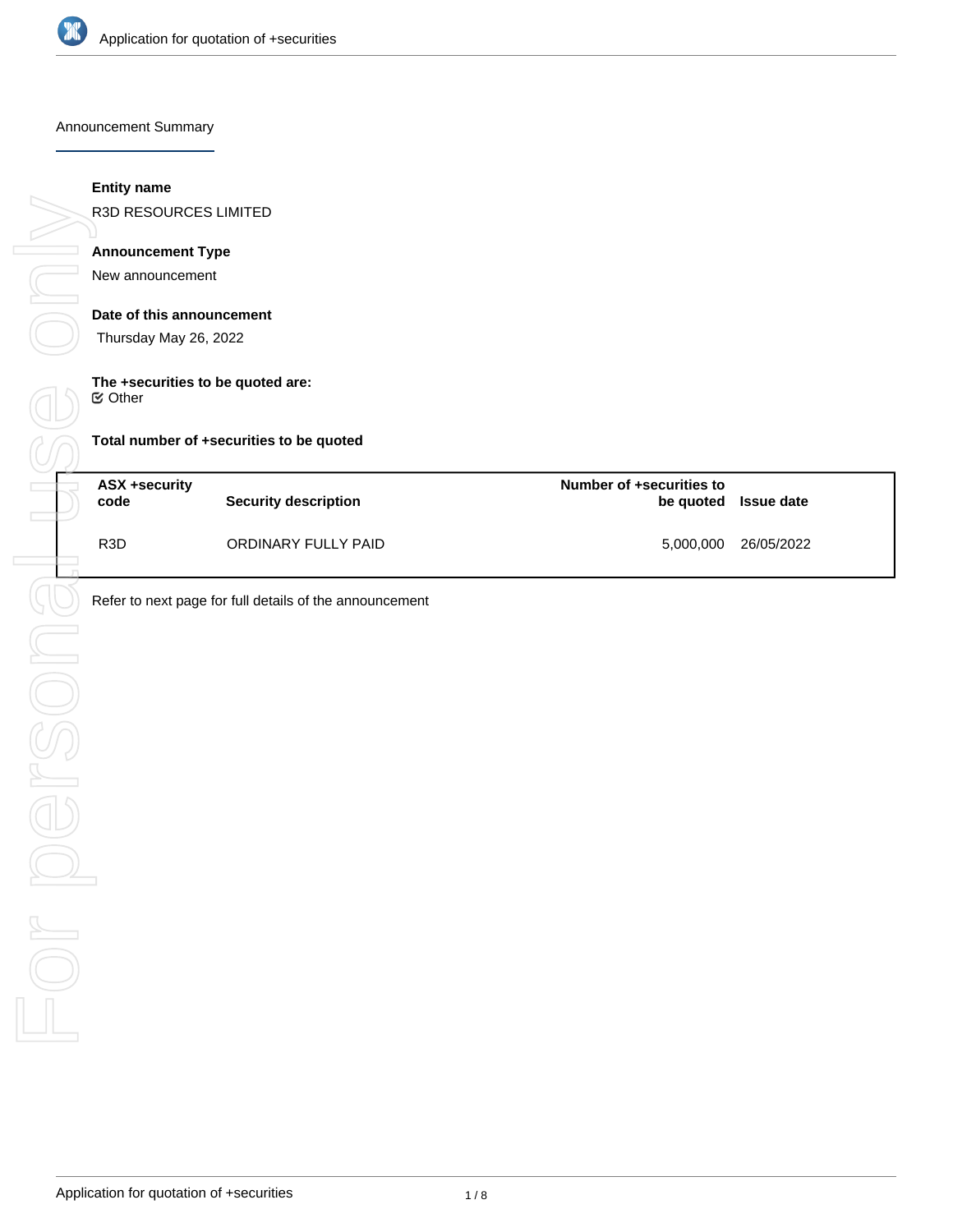

Part 1 - Entity and announcement details

# **1.1 Name of entity**

R3D RESOURCES LIMITED

We (the entity named above) apply for +quotation of the following +securities and agree to the matters set out in Appendix 2A of the ASX Listing Rules.

**1.2 Registered number type**

ABN

**Registration number** 53111398040

**1.3 ASX issuer code**

R3D

**1.4 The announcement is**

New announcement

26/5/2022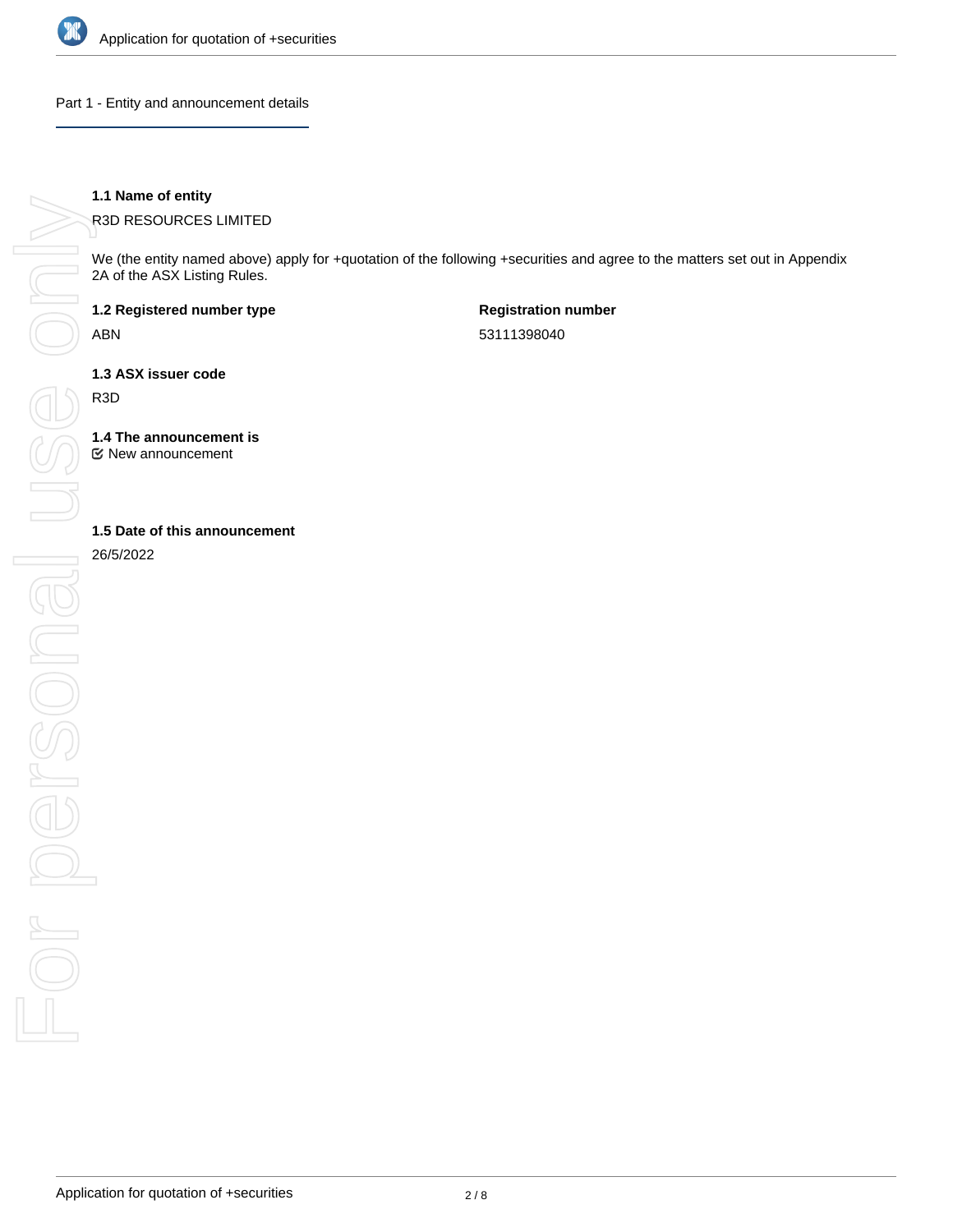

#### Part 2 - Type of Issue

**2.1 The +securities to be quoted are:**

 $⊜$  Other

**2.2 The +securities to be quoted are:**

Additional +securities in a class that is already quoted on ASX ("existing class")

#### **2.3c Have these +securities been offered under a +disclosure document or +PDS?** No

**2.3d Please provide any further information needed to understand the circumstances in which you are applying to have these +securities quoted on ASX, including why the issue of the +securities has not been previously announced to the market in an Appendix 3B**

This is the second tranche of a placement of \$1 million, as announced to ASX on 5 April 2022, and which was detailed in the Prospectus date 19 April 2022.

**2.4 Any on-sale of the +securities to be quoted within 12 months of their date of issue will comply with the secondary sale provisions in sections 707(3) and 1012C(6) of the Corporations Act by virtue of:**  $\heartsuit$  The publication of a +disclosure document or +PDS involving the same class of securities as the +securities to be quoted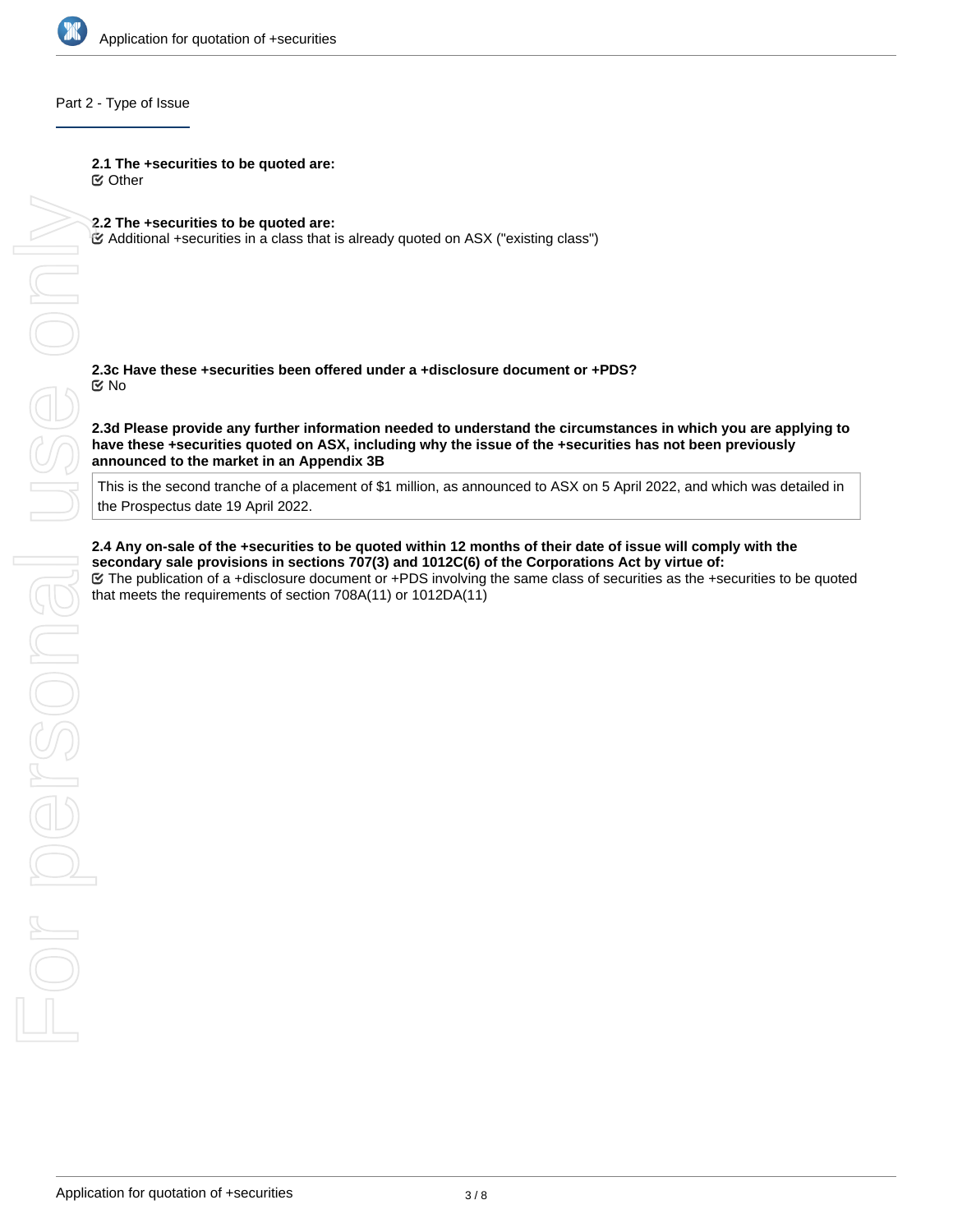

Part 3B - number and type of +securities to be quoted (existing class) where issue has not previously been notified to ASX in an

Appendix 3B

# For personal Jeuse only On **Issue date** 26/5/2022 Yes Issue details 5,000,000 Yes Other

# **Additional +securities to be quoted in an existing class**

**ASX +security code and description** R3D : ORDINARY FULLY PAID

**Will the +securities to be quoted rank equally in all respects from their issue date with the existing issued +securities in that class?**

| Number of +securities to be quoted<br>5,000,000                                                                |                                        |  |  |  |
|----------------------------------------------------------------------------------------------------------------|----------------------------------------|--|--|--|
| Are the +securities being issued for a cash consideration?<br>$\mathfrak{C}$ Yes                               |                                        |  |  |  |
| In what currency is the cash consideration being paid?                                                         | What is the issue price per +security? |  |  |  |
| AUD - Australian Dollar                                                                                        | AUD 0.10000000                         |  |  |  |
| Any other information the entity wishes to provide about the +securities to be quoted                          |                                        |  |  |  |
| The purpose(s) for which the entity is issuing the securities<br>Other                                         |                                        |  |  |  |
| Please provide additional details                                                                              |                                        |  |  |  |
| Purpose of the issue are set out in the Prospectus dated 19 April 2022 and the announcement dated 26 May 2022. |                                        |  |  |  |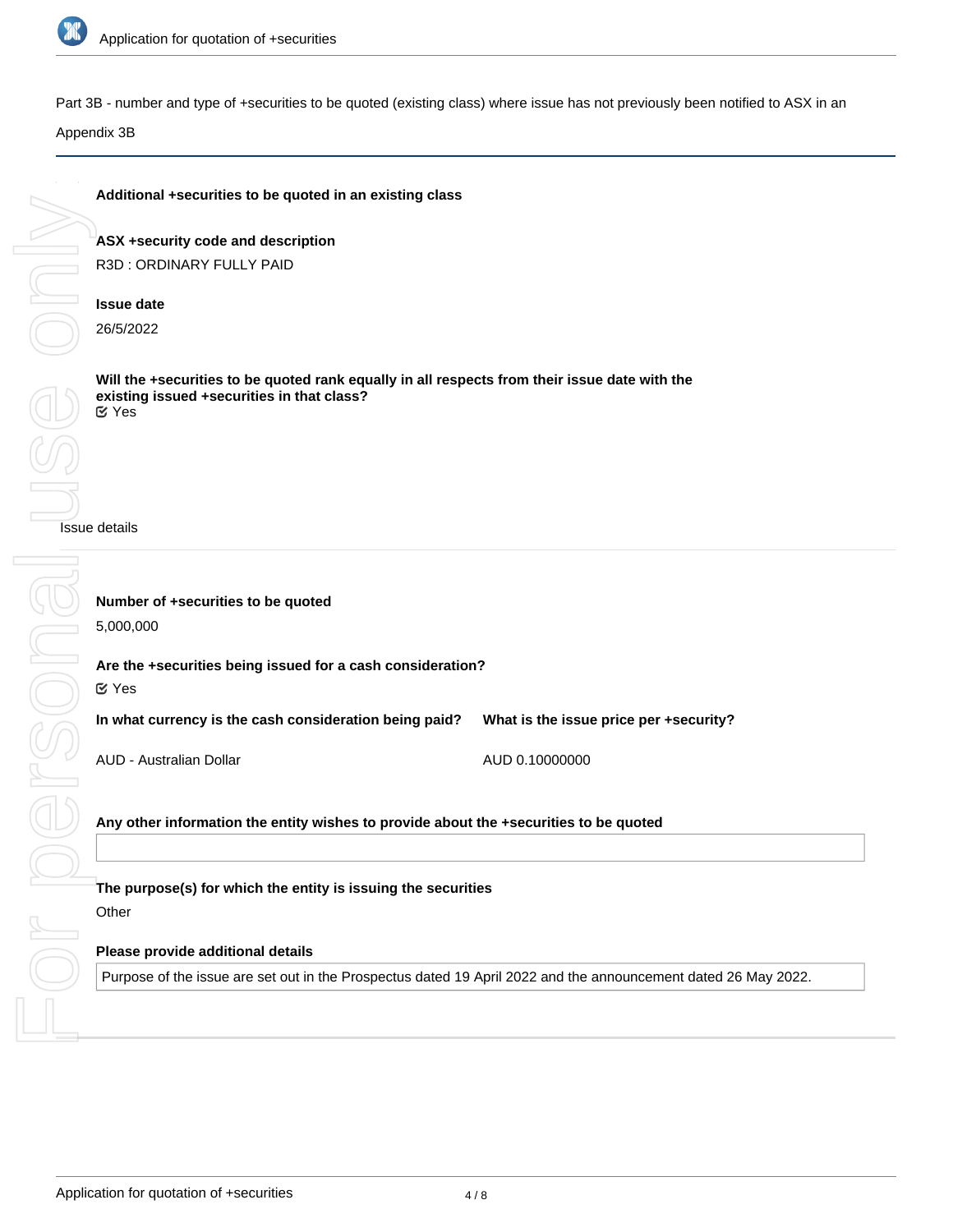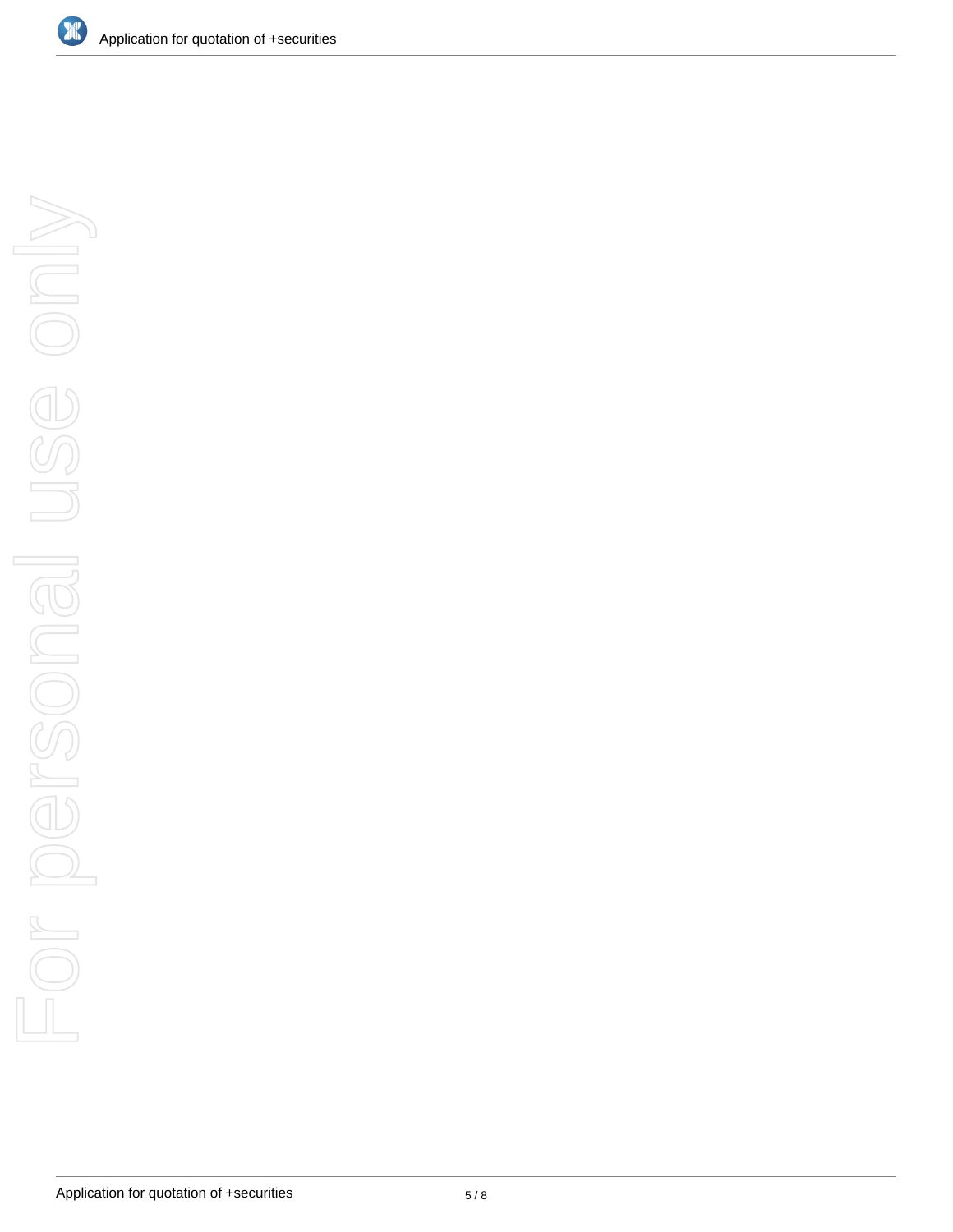

Part 4 - Issued capital following quotation

**Following the quotation of the +securities the subject of this application, the issued capital of the entity will comprise:**

**(A discrepancy in these figures compared to your own may be due to a matter of timing if there is more than one application for quotation/issuance currently with ASX for processing.)**

**4.1 Quoted +securities (total number of each +class of +securities quoted on ASX following the +quotation of the +securities subject of this application)**

| ASX +security code and description  | <b>Total number of</b><br>+securities on issue |
|-------------------------------------|------------------------------------------------|
| R3D : ORDINARY FULLY PAID           | 90,799,653                                     |
| R3DN : ORDINARY FULLY PAID DEFERRED | 23,099,126                                     |

#### **4.2 Unquoted +securities (total number of each +class of +securities issued but not quoted on ASX)**

| ASX +security code and description             | <b>Total number of</b><br>+securities on issue |
|------------------------------------------------|------------------------------------------------|
| R3DAP : OPTION EXPIRING 14-JUL-2026 EX \$0.40  | 19,392,195                                     |
| R3DAC: ORDINARY FULLY PAID RESTRICTED          | 600,000                                        |
| R3DAE: ORDINARY FULLY PAID RESTRICTED          | 180,000                                        |
| R3DAF: ORDINARY FULLY PAID RESTRICTED          | 714,740                                        |
| R3DAG: ORDINARY FULLY PAID RESTRICTED          | 160,000                                        |
| R3DAH: ORDINARY FULLY PAID RESTRICTED          | 27,621,237                                     |
| R3DAD: ORDINARY FULLY PAID RESTRICTED          | 420,000                                        |
| R3DAJ: OPTION EXPIRING VARIOUS DATE RESTRICTED | 120,000                                        |
| R3DAK: OPTION EXPIRING VARIOUS DATE RESTRICTED | 84,000                                         |
| R3DAL: OPTION EXPIRING VARIOUS DATE RESTRICTED | 36,000                                         |
| R3DAM: OPTION EXPIRING VARIOUS DATE RESTRICTED | 142,948                                        |
| R3DAN: OPTION EXPIRING VARIOUS DATE RESTRICTED | 32,000                                         |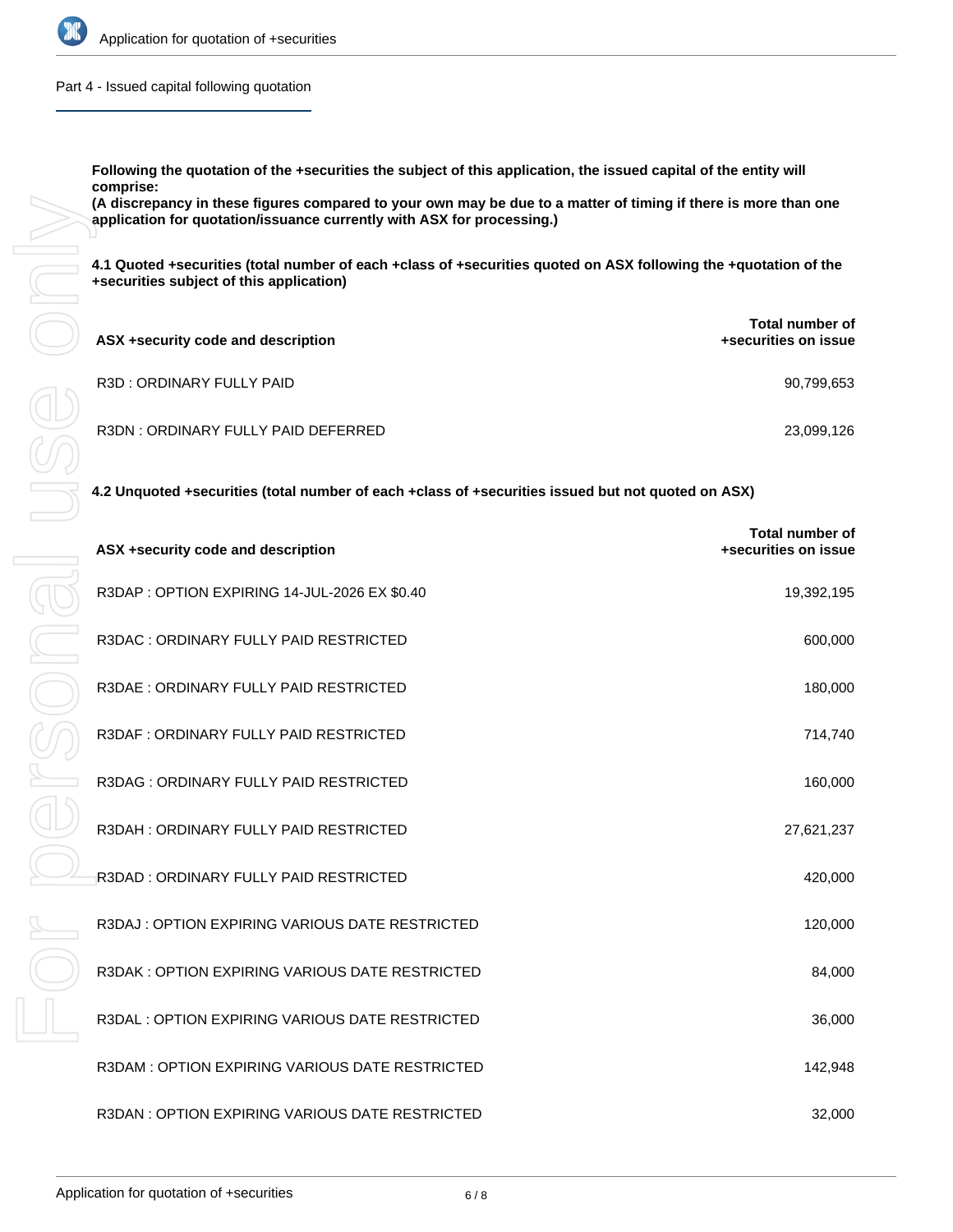

## R3DAO : OPTION EXPIRING VARIOUS DATE RESTRICTED 15,024,252

R3DAQ : OPTION EXPIRING 14-JUL-2026 EX \$0.40 2,500,000